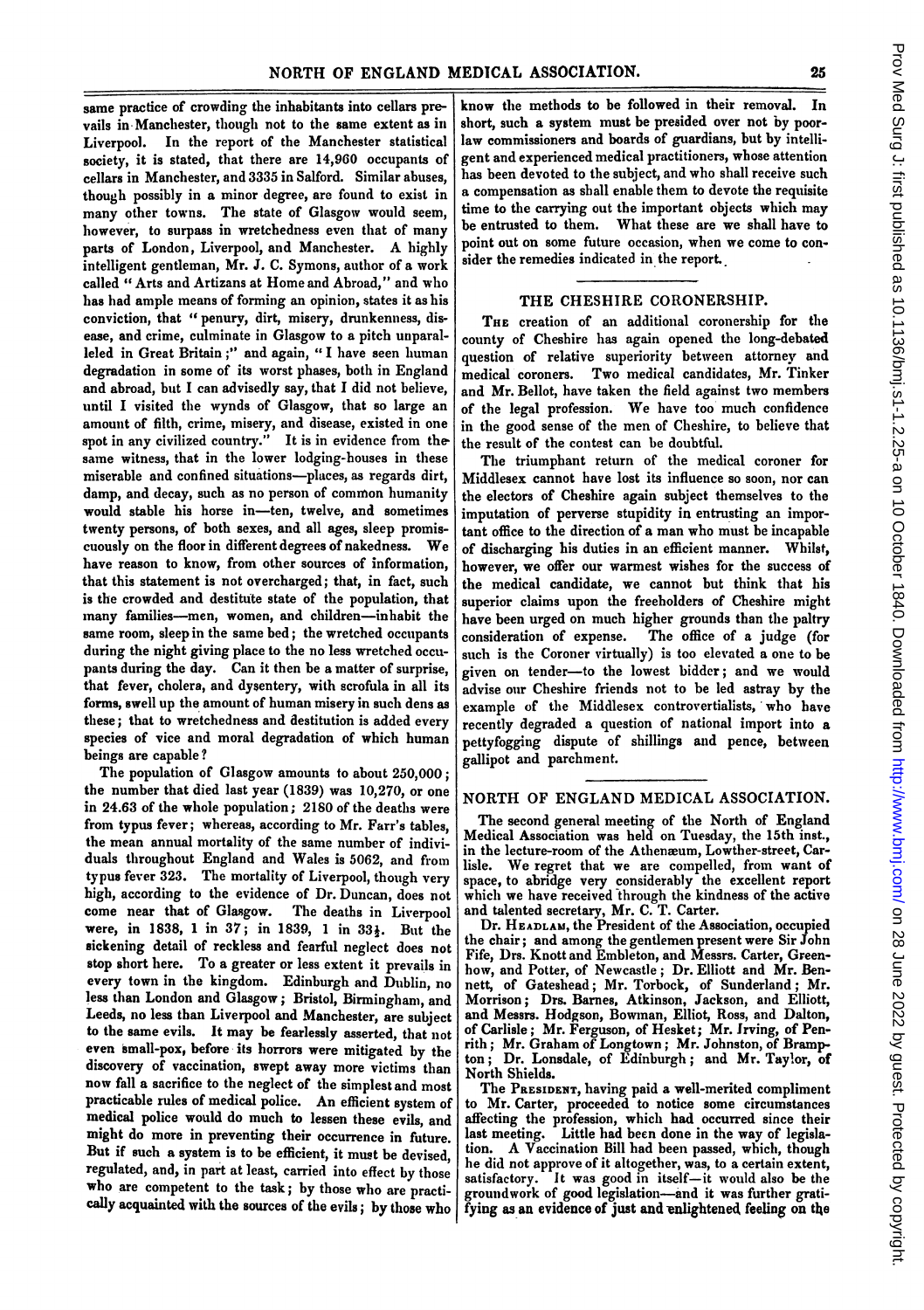part of the Legislature-manifesting, as it did, an anxiety to extend vaccination, and to put down the baneful practice of small-pox inoculation. No bill had been introduced in the past session as to the education and qualification of medical men; but the different Medical Associations had taken active measures for the preparation of such a bill, and its introduction to the House of Commons. He might, perhaps, be allowed to suggest that the plan proposed should not be too complicated—that it should be as simple as possible. What was chiefly required might soon be stated. They desired that the qualification of medical men might be clearly defined, so that the profession and the public might know who were and who were not qualified. They sought to have the curriculum of study fixed, and a uniformity of medical education established. They had no wish for arbitrary changes in the universities and medical institutions of the country, but they called upon them to correct and improve their statutes. It would be sufficient for the members of the profession, if their rights were not interfered with, if their privileges were not cramped, and if their character and usefulness remained unimpaired. (Applause.) That they had no private ends in view, no mercenary objects to promote, was perfectly clear. Some of their brethren held aloof from them, because they saw no good that they could gain from the agitation of the question. They took, in his opinion, a wrong view of the matter. He admitted that, individually, they could not hope to have their private interests advanced by the success of their exertions. They were all of them already esta- blished in practice, and had, in that respect, nothing to gain by Medical Reform. But ought they to forget those who were to come after them? or should they overlook the dignity of their profesion, or the good of society? Let them persevere in their exertions-let them go on in a straightforward and honourable manner-and the public, he was convinced, would soon see that it was more their interest, than the interest of the profession, to advocate the

cause of Medical Reform. (Applause.)<br>Mr. C. T. CARTER, Hon. Secretary, next proceeded to<br>read the Report, of which the following is a very imperfect<br>analysis :--

analysis:—<br>"The support which the North of England Association" has received from <sup>a</sup> large portion of the medical practi tioners in the North of England, proves that the medical profession is daily becoming more sensible of the advan-<br>tages to be derived from union amongst themselves. No class of the community stands more in need of union than the medical profession; and hence it is encouraging to perceive, in the events of the last few years, the most incontrovertible evidence that the want of unanimity which has too long characterized the members of that profession, is rapidly diminishing. There can be no doubt that much good has resulted, and that still more will yet ensue, from the exertions of several associated bodies which have been formed already, or which may hereafter be established,

throughout Great Britain and Ireland.<br>"The labours of the Council, up to the present time, have been principally engrossed by the all-absorbing question of Medical Reform.

"At the first meeting of the Association, on January 21st, 1840, a Report was read on the State of the Medical Pro fesion, which was unanimously adopted; as was also <sup>a</sup> for Medical Reform. These documents were subsequently printed and circulated (about 500 copies of each having been sent to various parts of Great Britain and Ireland.) Copies of the Report and Petition were also transmitted to many Members of Parliament, accompanied by letters requesting attention thereto. Several most favourable answers were received, expressing the desire of the writers to give the question of Medical Reform their best consideration, whensoever it should be brought before the Legis-<br>lature.<br>"In the month of February, a Memorial was drawn up

by the Council, addressed to the Secretary of State for the

Home Department, representing the claims of the pro-<br>fession on the notice of her Majesty's Government. This fession on the notice of her Majesty's Government. was likewise printed and circulated with the Report and Petitions,

" In March, nearly 250 circulars were forwarded to different towns, calling upon the members of the profession to petition Parliament in favour of Medical Reform, and containing model-petitions for their use.

" At the meeting of the Council in the month of May, it was determined to petition the House of Commons against certain clauses in the Vaccination Extension Bill, and to pray that the superintendence of that measure might not be entrusted to the Poor Law Commissioners. The Council regret, that, in the passing of this bill, the representations madeby medical practitioners to the Government and the Legislature should not have been more fully acted upon.

" In June, the Council forwarded to Lord John Russell, for presentation to the House of Commons, a petition<br>relating to the Poor Law medical appointments in England<br>and Wales. The petition prayed that measures might be taken for giving immediate effect to the views upon this subject, contained in the Report of the Commissioners, dated December 31st, 1839, and to the recommendations of the medical witnesses who were examined thereupon before a Committee of the House of Commons in the year 1838.

" At their meeting on the 8th of July, the Council authorized their Secretary to repair to Southampton, for the purpose of acting on their behalf in the proceedings which took place, in connexion with Medical Reform, at the meeting of the Medical and Surgical Association held in that town on the 22d and 23d of July. Deputations attended also from the British and Irish Medical Associations; and they, together with certain members of the Provincial, and the Deputy from the North of England Association, formed themselves into a joint-committee, for taking measures to promote the advancement of Reform. A deputation from the joint-committee waited upon Mr. Warburton, on the 25th July. Mr. Warburton pledged himself to bring in a bill before the end of the session; but the sentiments which he addressed to the deputation were by no means satisfactory.

The concluding part of the Report containa a very elaborate and comprehensive digest of the grievances under which the medical profession labours from being unprovided with any proper or adequate legal constitution. The remedy proposed is tlhe establishment of a General Medical College, or Council, comprising three executive depattments -one in England-another in Scotland-and a third in Ireland-the members of the Council to be chosen in part by the profession, and partly by the crown. The advantages of such an establishment are next clearly stated in the Report, and objections which might be raised against the proposed change are refuted. Medical Reformers (says the reporter) do not wish to annihilate the present Medical Corporations of Great Britain, but to MODIFY their functions, leaving them to exercise those (and those only) which they are calculated to fulfil with,efficiency.

Dr. BARNES moved that the Report be received, and that thanks be presented to the Council. All were agreed that some reform of our medical institutions was necessary; and though they might differ on minor points, they were of one mind as to the leading principles by which they should be guided. They were agreed as to the importance of a sound preliminary education, and also as to a rigid examination of all candidates for license to practise the Healing Art. They were agreed, too, that when a student's fitness had been tested and approved, he should be qualified to practise in any and in all of the three kingdoms, in which of them soever he had studied and passed his examination. Uniformity of education, uniformity of examination, and uniformity of privileges—these were the leading objects at which Medical Reformers aimed.

Mr. MORRISON, in seconding the motion, made some remarks on the system of medical terders. He thought